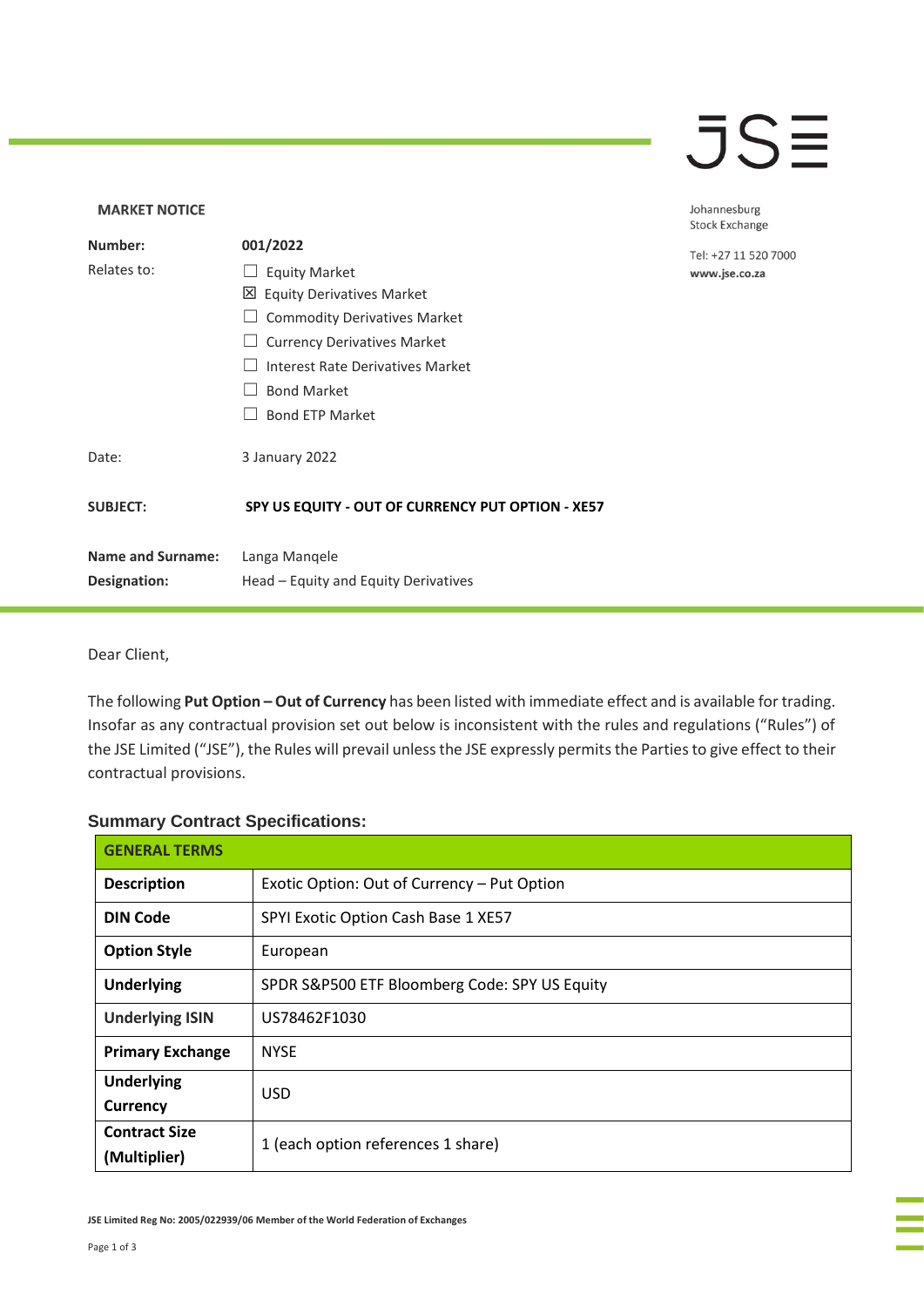# $JSE$

J

| <b>Expiration Date</b>                              | 22 March 2022 (Further expiration dates may be added upon request)                                                                                                                                                     |  |
|-----------------------------------------------------|------------------------------------------------------------------------------------------------------------------------------------------------------------------------------------------------------------------------|--|
| <b>Settlement Method</b>                            | Cash Settled                                                                                                                                                                                                           |  |
| <b>Minimum Price</b><br><b>Movement</b>             | ZAR 0.01                                                                                                                                                                                                               |  |
| <b>Quotations</b>                                   | 0.00 (Two decimal places)                                                                                                                                                                                              |  |
| <b>TERMS &amp; CONDITIONS - OPTION 1</b>            |                                                                                                                                                                                                                        |  |
| <b>Type</b>                                         | Put                                                                                                                                                                                                                    |  |
| <b>Buyer</b>                                        | The Long Party to the Can-Do Option                                                                                                                                                                                    |  |
| <b>Seller</b>                                       | The Short Party to the Can-Do Option                                                                                                                                                                                   |  |
| <b>Strike Price</b>                                 | USD 470.00                                                                                                                                                                                                             |  |
| <b>PROCEDURE FOR EXERCISE</b>                       |                                                                                                                                                                                                                        |  |
| <b>Automatic Exercise</b>                           | Applicable                                                                                                                                                                                                             |  |
| <b>Valuation and</b><br><b>Expiration Time</b>      | Official closing time as published by the Underlying Listed Exchange on the Final<br><b>Valuation Date</b>                                                                                                             |  |
|                                                     | Note: If the official closing time of the underlying exchange falls outside the JSE<br>trading hours, the contract will close-out on the following JSE business day using the<br>previous day's official closing price |  |
| <b>Final Valuation</b><br><b>Date</b>               | 18 March 2022                                                                                                                                                                                                          |  |
| <b>Expiration Date</b>                              | 22 March 2022                                                                                                                                                                                                          |  |
| <b>Reference Price</b>                              | Official closing price as published by the Underlying Exchange on the Final Valuation<br>Date                                                                                                                          |  |
| <b>Expiration Currency</b><br><b>Reference (FX)</b> | Arithmetic average of 10 iterations of the Underlying Currency spot price taken every<br>30 seconds for a period of 5 minutes on the Expiration Date, commencing 09:55am<br>ending at 10:00am New York time.           |  |
| <b>SETTLEMENT TERMS</b>                             |                                                                                                                                                                                                                        |  |
| <b>Cash Settlement</b>                              | Applicable                                                                                                                                                                                                             |  |
| <b>Settlement</b><br><b>Currency</b>                | South African Rand (ZAR)                                                                                                                                                                                               |  |
| <b>Cash Settlement</b>                              | The amount determined on the Valuation Date at the Valuation Time, in accordance                                                                                                                                       |  |
| <b>Amount</b>                                       | with the following formula:                                                                                                                                                                                            |  |
|                                                     | [Number of Option Contracts * Multiplier *<br>${mag(0, Strike_{put} - Index_{final})}$ *FX                                                                                                                             |  |
| <b>Business Days</b>                                | Johannesburg and New York                                                                                                                                                                                              |  |
|                                                     |                                                                                                                                                                                                                        |  |